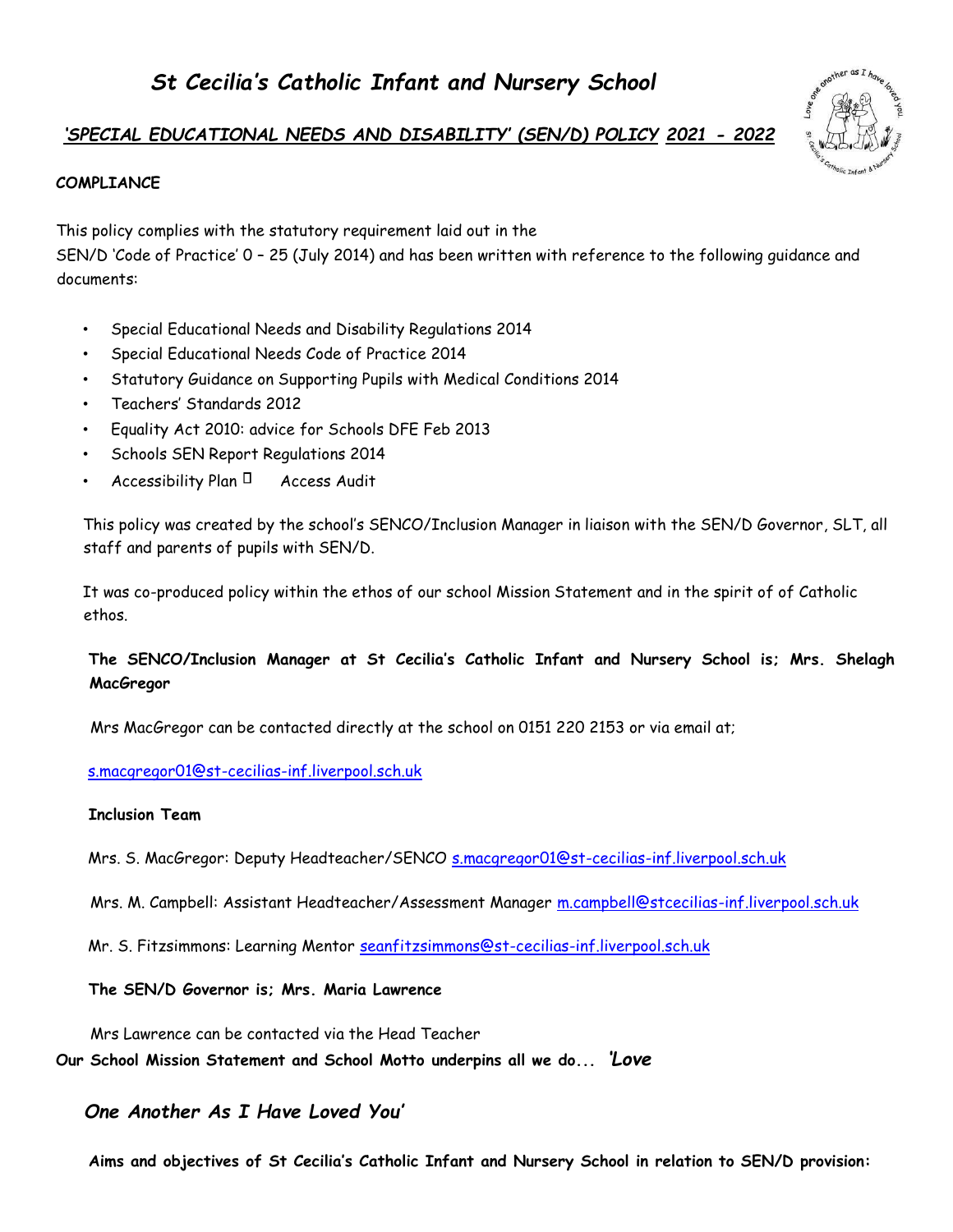- To create an ethos and educational environment that is person centred and has the views and needs of the child/young person at its heart along with their families/carers.
- To encourage a strong focus on high aspirations and on improving outcomes for children and young people with SEN/D which will enable them to succeed in their education and make a successful transition into adulthood.
- To reflect the New Code of Practice (2014) in stating that teachers are responsible and accountable for the progress and development of the pupils in their class, including where pupils access support from teaching assistants or specialist staff. (p93, para 6.4).
- Every teacher is a teacher of every child, including those with special educational needs or disabilities.
- To fully adopt the graduated approach to ensure that all pupils with special educational needs and/or disabilities are identified early, assessed and catered for within the school/setting with high expectations for the best possible progress
- To work within a 'person centred approach' fostering and promoting effective collaboration with children/young people, parents/carers and outside agencies;
- To encourage and engage the participation of children and parents in the decision making and the planning and review of outcomes with regard to their provision.
- To clearly identify the roles and responsibilities of school staff and the SEN/D Governor in providing an appropriate education for pupils with special educational needs and/or disabilities;
- To be proactive in enabling full access for pupils with SEN/D to all manageable aspects of the school curriculum and the wider school life and activities thus developing positive self-esteem with a long term goal of independence and preparation for adulthood.

# **How Pupils with SEN/D are identified;**

The school's particular arrangements for assessing and identifying pupils as having SEN/D also form a part of our published **'Local Offer'** which was produced in consultation with parents, in co-operation with the Local Authority and with due regard to the general duties to promote disability equality.

We recognise the definition of SEN/D as stated in the Code of Practice 2014:

**"A pupil has SEN where their learning difficulty or disability calls for special educational provision, namely provision** *different from or additional to* **that normally available to pupils of the same age".** (p94 para 6.15)

- The school reflects what the Code of Practice states (p100 sect 6.44), in that pupils are only identified as SEN/D if they do not make adequate progress once they have had all the interventions/adjustments and good quality personalised teaching. This is known as **'SEN/D Support'.**
- We are alert to emerging difficulties which may not be evident at an early age, these concerns may be expressed by parents or the child themselves.
- Equally it is not assumed that attainment in line with chronological age means that there are no learning difficulties as it very much depends on the individual case.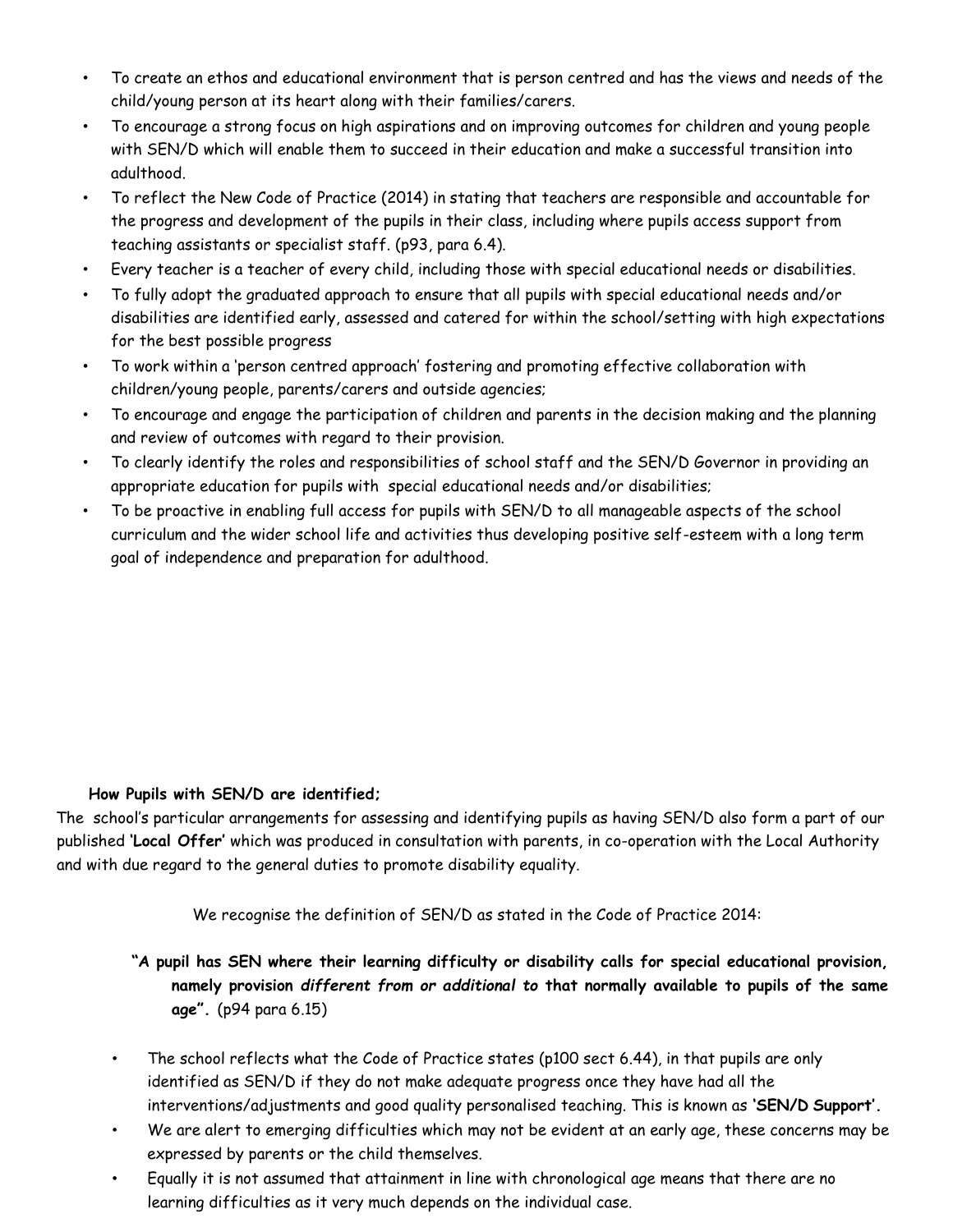- The four broad areas identified within the SEN/D Code of Practice 2014 (p97) are **'Communication and Interaction'**, **'Cognition and Learning'**, **'Social, Emotional and Mental Health Difficulties'** and **'Sensory and/or Physical needs'** and the children are identified largely within these areas.
- These areas exemplify the range of need for which the school is able to identify and provide support from within the school's provision.
- The purpose of identification is to work out what action the school needs to take, not to fit a pupil into a category. The school identifies the needs of pupils by considering the needs of the whole child which will include not just the special educational needs of the child or young person.
- The ability to identify SEN/D and adapt teaching in response to the diverse needs of pupils is a core requirement of the teachers' standards (2012), teachers are guided and supported in this by the SENCO/Inclusion Manager and information is shared appropriately and frequently.
- Although the SENCO has overall responsibility for the identification of pupils with SEN/D in the school it is recognised that other members of teaching and pastoral staff have a key role to play in this process. This is part of the collective responsibility and collaborative approach of the school.
- Early identification of pupils with SEN/D is a crucial factor in overcoming barriers to learning. The SENCO works closely with the school's assessment coordinators to interrogate the school's monitoring, tracking data and 'RAISE' online data.

At St Cecilia's Catholic Infant and Nursery School we also use a number of indicators to identify pupils' special educational needs. Such as:

- Close analysis of data including: EYFSP, termly and yearly assessments, reading ages and annual pupil assessments.
- SENCO/teacher 'progress' meetings.
- Any teacher or support staff concerns.
- Following up parental concerns.
- Tracking individual pupil progress over time.
- Liaison with feeder schools/settings on transfer. Information from previous schools/settings. Information from other services.
- Very close liaison at the outset with EYFS staff the SENCO and parent/carers and previous settings.

# **What is** *not* **SEN but may impact on progress and attainment may include:**

- Disability
- Attendance and punctuality
- Health and welfare
- Safeguarding concerns
- Children in receipt of pupil premium or pupil premium plus.
- LAC/E
- Being a child of servicemen/women
- EAL

# **Strategies to support pupils identified as SEN/D support**

- Differentiated 'Quality First Teaching' is a priority for all pupils in the school including those with SEN/D.
- Where a pupil is identified as having SEN/D, action is taken to remove barriers to learning and put effective special educational provision in place.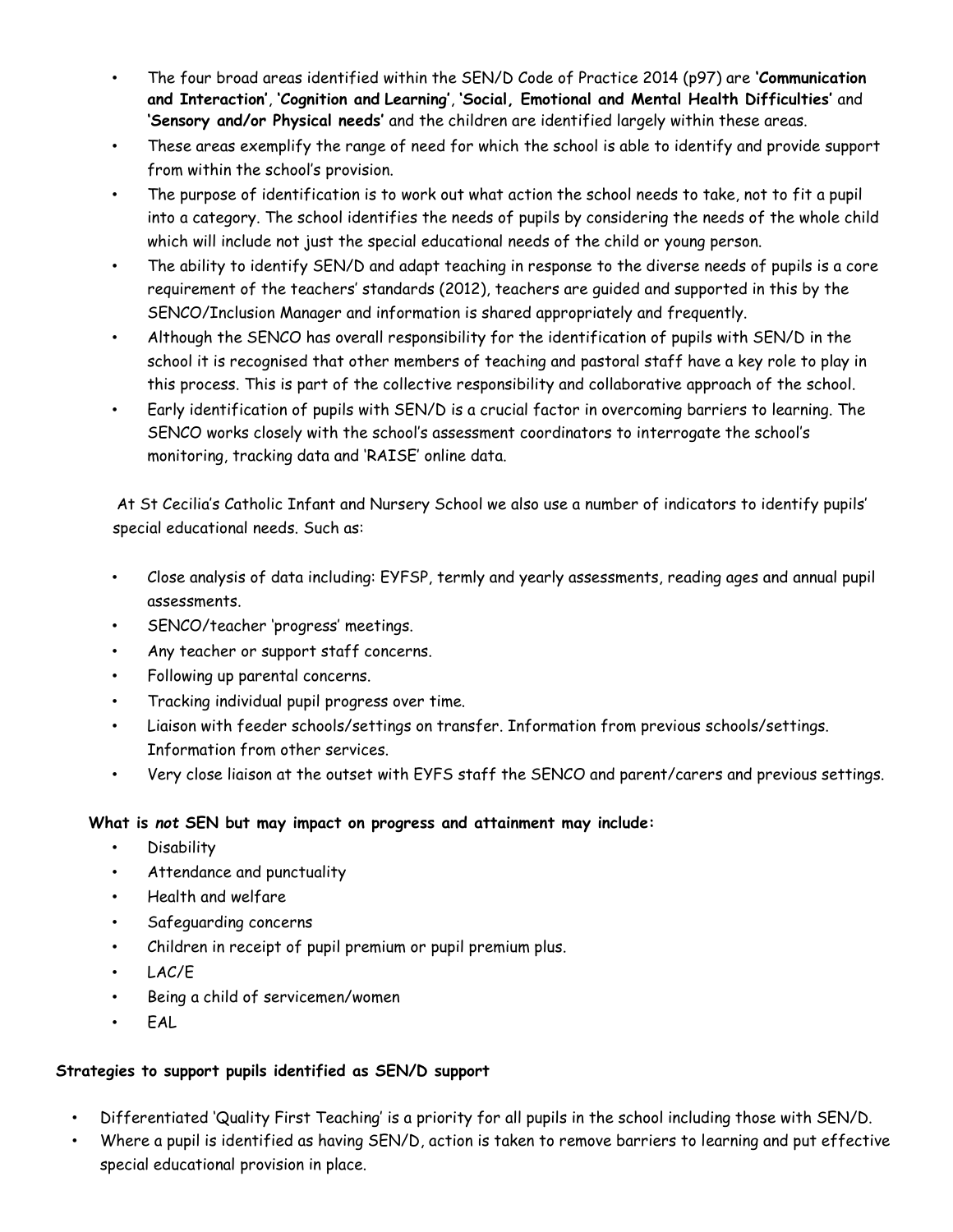- The SEN/D support takes the form of a four part cycle through which earlier decisions and actions are revisited, refined and revised with a growing understanding of the pupil's needs and of what supports the pupil in making good progress and securing good outcomes.
- This cycle is known as the graduated approach... *Assess, Plan, Do and Review.*

### **Adapting the curriculum and the learning environment for pupils with special educational needs**

- The Disability and Discrimination Act (DDA), as amended by the SEN/D and Disability Act 2001, placed a duty on all schools and LA's to plan to increase, over time the accessibility of schools for disabled pupils and to implement their plans.
- In line with this there is a fully developed accessibility plan which is in writing and is also available on the school's website.
- The school has improved access to the physical environment of the school (See accessibility plan.)
- The school strives to improve the delivery of information to pupils with SEN/D, their families and when appropriate for disabled pupils.

### **Assessing and reviewing the progress of pupils with special educational needs/disability;**

### **ASSESS:**-

 $\Box$  In Assessing a child the school will carry out an analysis of the pupil's needs which draws on the teacher's assessments and experiences of the pupil, their previous progress and attainment. This is put in the context of the individual's development compared to the school's core approach to pupil's progress, attainment and behaviour and their peers and national data. The pupil's own views are sought as are those of external support services if involved. The school liaises fully with outside agencies who are conducting the assessments. Any concerns by parents/carers are actively listened to and recorded.

### **PLAN: -**

 We recognise that we **must** formally notify parents if their child is being provided with SEN/D support despite prior involvement and communication. The teacher and SENCO agree in consultation with the parent/carer and pupil the adjustments, focused provision and/or interventions support to be put in place as well as the expected impact on progress (outcomes), development or behaviour along with a clear date for review.

### **DO: -**

 $\Box$  The School's SENCO/Inclusion Manager, Mrs MacGregor, supports the class teacher in problem solving and advising on the effective implementation of support and in further assessments. The teacher remains responsible for working with the child and where the focused provision/interventions involve group or one to one teaching away from the teacher they remain responsible for overseeing this and for working closely with teaching assistants or specialist staff involved to plan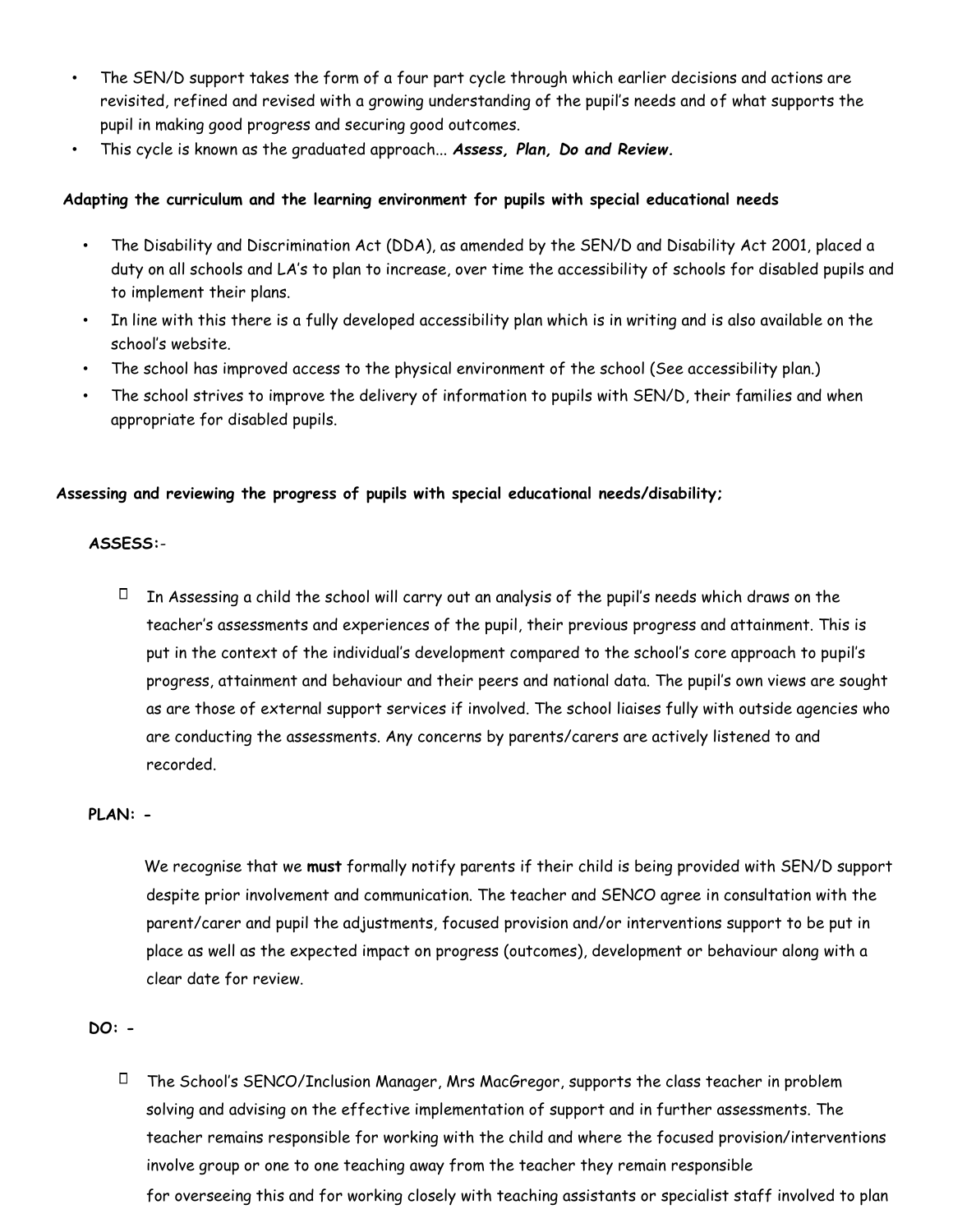and assess the impact of support and how they can be linked to classroom teaching.

### **REVIEW: -**

- Reviews are carried out on the agreed date. Some children may have an Education, Health and Care Plan (EHC). These must be reviewed by the Local Authority in partnership with the school at least annually. These reviews are arranged at school and are part of the SENCO/Inclusion Manager's role.
- When we review we evaluate the impact and quality of the support and take into account the views of the parents and pupils. This feeds back into the analysis of the pupil's needs.
- The teacher working with the SENCO will revise the support in the light of the pupil's progress and development and any changes to support and outcomes will be made in consultation with the parent/carer and pupil.
- We strive to provide clear information to parents/carers about the impact of support and interventions provided, enabling them to be involved, as appropriate, in planning next steps.
- In transition to another setting information to be passed on will be shared with parents/carers and pupils (appropriate to age and stage of development) and this may involve others being present at review meetings and the

SENCO/Inclusion Manager attending meetings offsite to support the transition process.

# **How at St Cecilia's Catholic Infant and Nursery School we manage the needs of pupils who qualify for SEN support**:

- In many cases, the pupil's needs are effectively met within school. Practices and strategies can be viewed in the School's Local Offer which is published and can be seen on the School's Website and the Liverpool Family Services directory.
- Where a pupil continues to make less than expected progress despite evidence based support matched with interventions addressing areas of need, it may be necessary to involve specialists in the school or from outside agencies. Parents will always be informed and involved in the decision to procure the advice of a specialist and their consent will be required formally by agencies. (Except in child protection cases where a child is deemed to be at risk).
- Where assessment indicates that support from specialist services is required the school strives to ensure that the pupil receives this as quickly as possible. The Local Offer sets out clearly what support is available and how it can be accessed. Support services used include, for example; Educational Psychology, CAMHS (Child and Adolescent Mental Health Service) and Speech and Language Therapy Services, to name a few.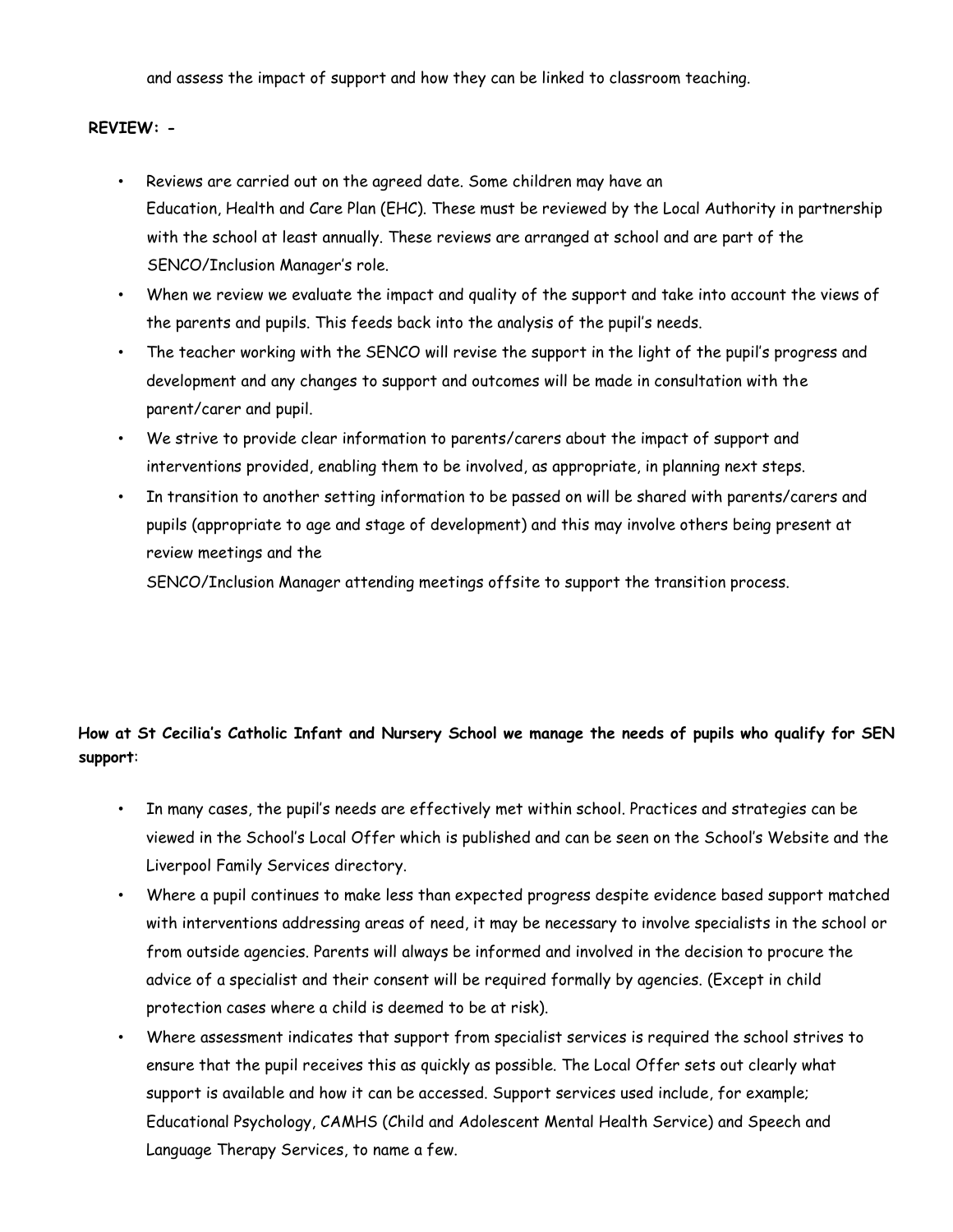- Some children may have multi-agency involvement and the school will consider the criteria for the levels of need and where relevant may decide in consultation with Liverpool's 'Responding to Need Guidance and levels of Need Framework' that an EHAT (Early Help Assessment Tool) is appropriate.
- Where, despite the school having taken relevant and purposeful action to identify, assess and meet the need of the child or young person and they have not made expected progress, the school or parents should consider requesting an Education, Health and Care needs assessment. In applying for this the school presents evidence of the action taken as part of SEN Support.

### **Working with parents and carers**

### **SEN/D Information report:**

### https://stceciliasinfants.org.uk/wp-content/uploads/2020/12/FINAL-SEND-Information-Report-2020-2021-1.pdf

- At St Cecilia's Catholic Infant and Nursery School we recognise that the impact of SEN/D support can be strengthened by increasing parental engagement in the approaches and teaching strategies that are being used. We also value and welcome the essential information on the impact of SEN/D support outside school as well as the parents/carers particular knowledge of their child/young person and any changes in needs which they can provide.
- In creating the School's 'Local offer' parental consultation was crucial and parents views on this were sought, acted upon and valued. This is an ongoing process and the school operates an open door policy where parents are encouraged to communicate openly with the school in a timely way should they have any concerns regarding their child/young person. There are other systems to encourage communication such monthly 'open surgeries' with the School Nurse.
- Where a pupil is receiving SEN/D Support the school endeavours to talk to parents/carers regularly to set clear outcomes and review progress towards them, discussing the activities and support that will help achieve them and identify the responsibilities of the parent, the pupil and the school.
- At all stages of the SEN/D process the school keeps parents/carers informed and involved. Regular meetings are scheduled throughout the academic year to share the progress of the pupils with parents/carers and to take account of their views. It is hoped that this will assist in supporting pupils to reach their full potential. Parents/carers are encouraged to make a full and active contribution to their child's education. Thorough records of outcomes, actions and support as well as contact with parents form an important part of monitoring and recording for the school.

### **Enabling pupils with SEN/D to participate in all activities together with pupils who do not have SEN/D**

• As a school we recognise our duties regarding equality and inclusion for individual disabled children and young people under the Equality Act 2010. We make 'reasonable' adjustments, including, when appropriate, the provision of auxiliary aids and services for disabled children to prevent them being put at significant disadvantage. We also recognise that these are anticipatory duties and strive to make arrangements in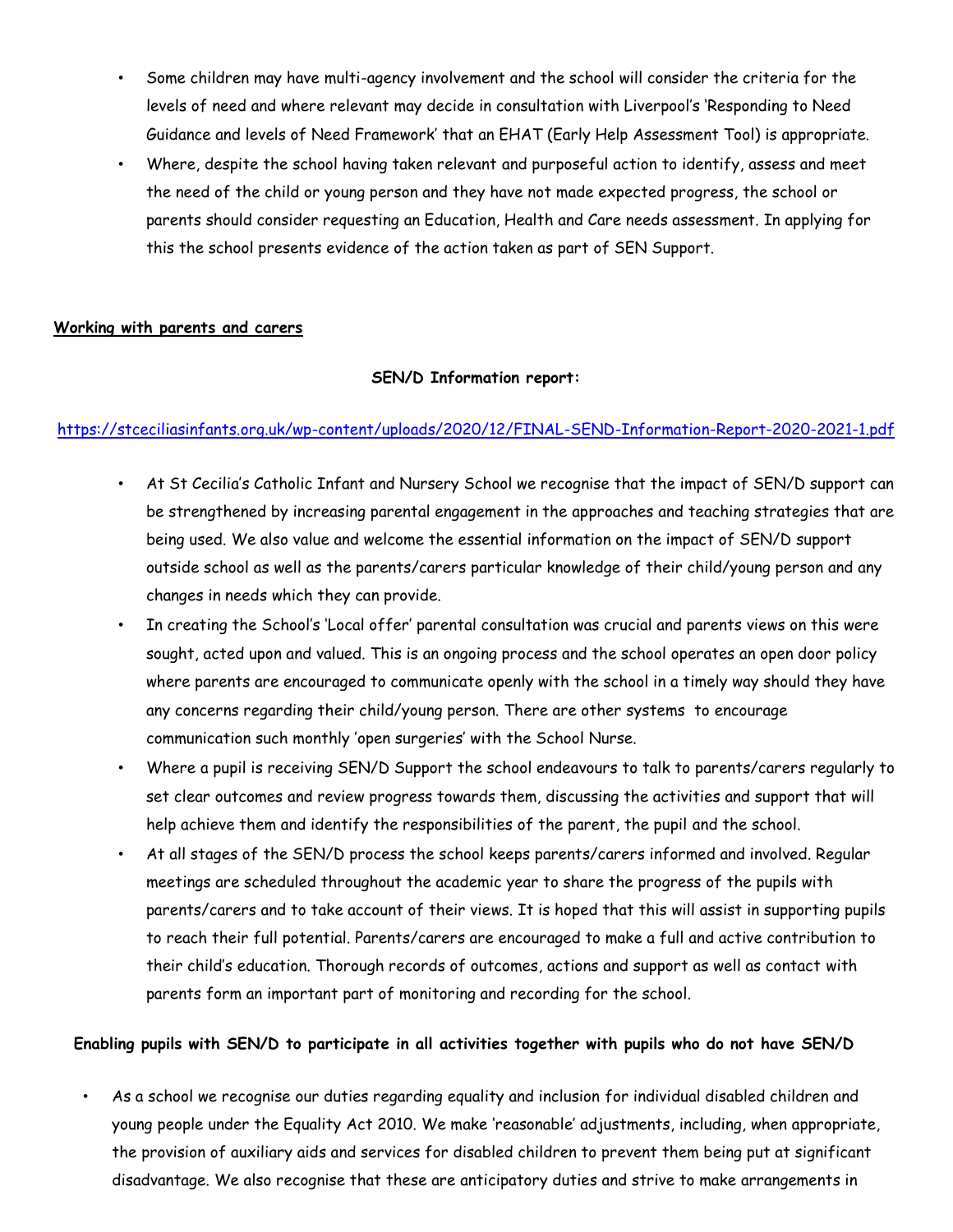advance to prevent disadvantage. It is important to foster good relations and promote equality of opportunity generally so that barriers to learning are removed.

• Children/young people are encouraged to participate fully in the life of the school. This includes extracurricular clubs and activities where the SENCO/Inclusion Manager monitors the attendance of those with Special Educational Needs and disabilities to ensure that there is good representative participation from these groups.

**Support for improving the emotional, mental and social development of pupils with special educational needs.**  St Cecilia's Catholic Infant and Nursery School recognises that some children and young people may experience a wide range of social and emotional difficulties which manifest themselves in different ways. These may include:

- becoming withdrawn or isolated
- displaying challenging, disruptive or disturbing behaviour

These behaviours may reflect underlying mental health difficulties such as anxiety or depression, self-harming, eating disorders or physical symptoms that are medically unexplained. Other children and young people may have disorders such as:

- Attention Deficit Disorder (ADD)
- Attention Deficit Hyperactive Disorder (ADHD)
- Attachment Disorder (AD)

It is also recognised by the school that children may display certain behaviours as a result of self-esteem or other issues such as neglect.

At St Cecilia's Catholic Infant and Nursery School we have clear processes to support children and young people who may be displaying such symptoms and/or behaviours. Provision to support pupil's emotional, mental and social development includes the following:

- Visualisation
- Mindfulness
- Self-massage techniques
- Peer massage techniques
- Aromatherapy
- Music used to support wellbeing
- 'Theraplay' sessions
- Social Stories
- Seedlings Therapy
- Play Therapy

**Monitoring and evaluating the impact of SEN/D provision.**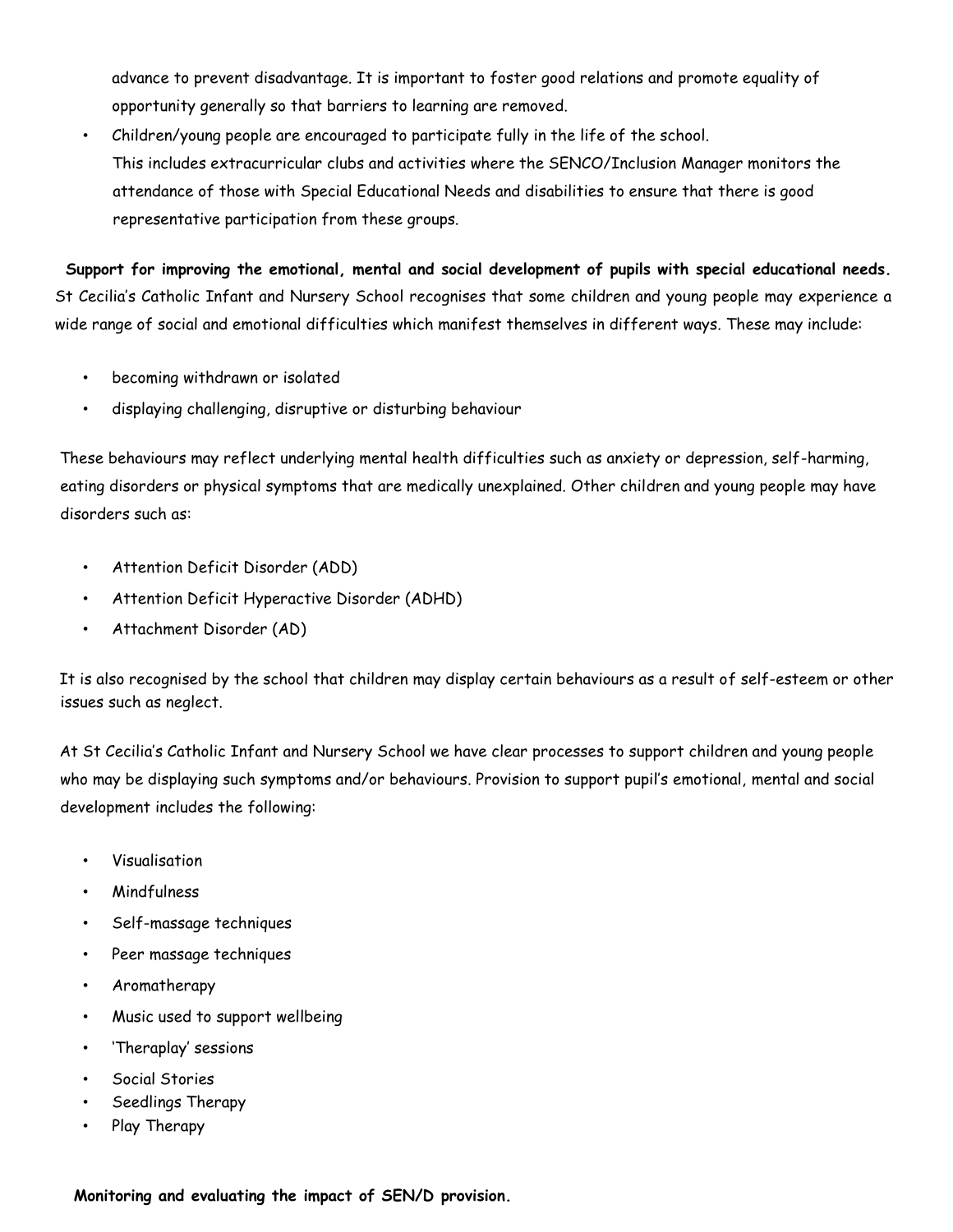Whilst the full governing body remains responsible for SEN/D, there is a named SEN/D Governor. The SEN/D Governor is Mrs Maria Lawrence, she can be contacted via the Head Teacher. The SEN/D Governor promotes the development of SEN/D provision by:

- Championing inclusion and promoting a greater understanding of issues related to SEN/D by the Governing Body;
- Working closely with the Local Authority
- Being familiar with key legislation and policy
- Encouraging communication between parents/carers of children with SEN/D and the school
- Meeting regularly with the SENCO and visiting classrooms
- Ensuring she has an understanding of the role of the SENCO and how pupils are supported;
- Developing an awareness of the types of SEN/D present within the school cohort
- Reporting regularly to the Governing Body;
- Understanding how funding received for SEN/D is allocated by the school
- Attending training in relation to SEN/D
- Assisting in monitoring the progress of vulnerable pupils
- Reviewing and monitoring the effectiveness of the SEN/D Policy.

The Governing Body will report annually on the success of the SEN/D policy. The SEN/D Governor will also liaise with the SENCO/Inclusion Manager in relation to the 'Local Offer' and the SEN/D Information report. In evaluating the effectiveness of this policy, the school will consider the views of:

- D Reports presented by the Head teacher, SENCO and Link SEN/D Governor
- Parents/carers
- Pupils
- Outside Agencies

Pupil's attainment and progress will provide detailed and quantifiable evidence relating to the success of the SEN/D policy and this will be analysed carefully through:

- Consideration of each pupil's success in meeting outcomes.
- Use of standardised tests including reading, spelling and numeracy.
- An analysis of external tests.
- The school's tracking systems and teacher assessments
- Evidence generated from 'One Page profiles', EHAT reviews and Annual Review meetings.
- Reports provided by outside agencies including Ofsted.

# **Availability of SEN/D (and related) training for teachers, support staff and the SENCO.**

All schools within the schools allocated Consortia share best practice and offers support within the locality. Training is 'needs led' and linked to the school development plan and needs of the consortia. Specific training is provided for the SENCO, Teaching Assistants, whole school and parents, as appropriate. 'Liverpool School Improvement' service provides two 'SENCO Briefings' each academic year, which the school's SENCO attends.

All teaching and support staff are encouraged to attend courses and training that assist them in acquiring the skills needed to work with pupils with SEN/D. The SENCO provides school-based INSET and targeted support to develop awareness of resources and practical teaching strategies for use with pupils with SEN/D.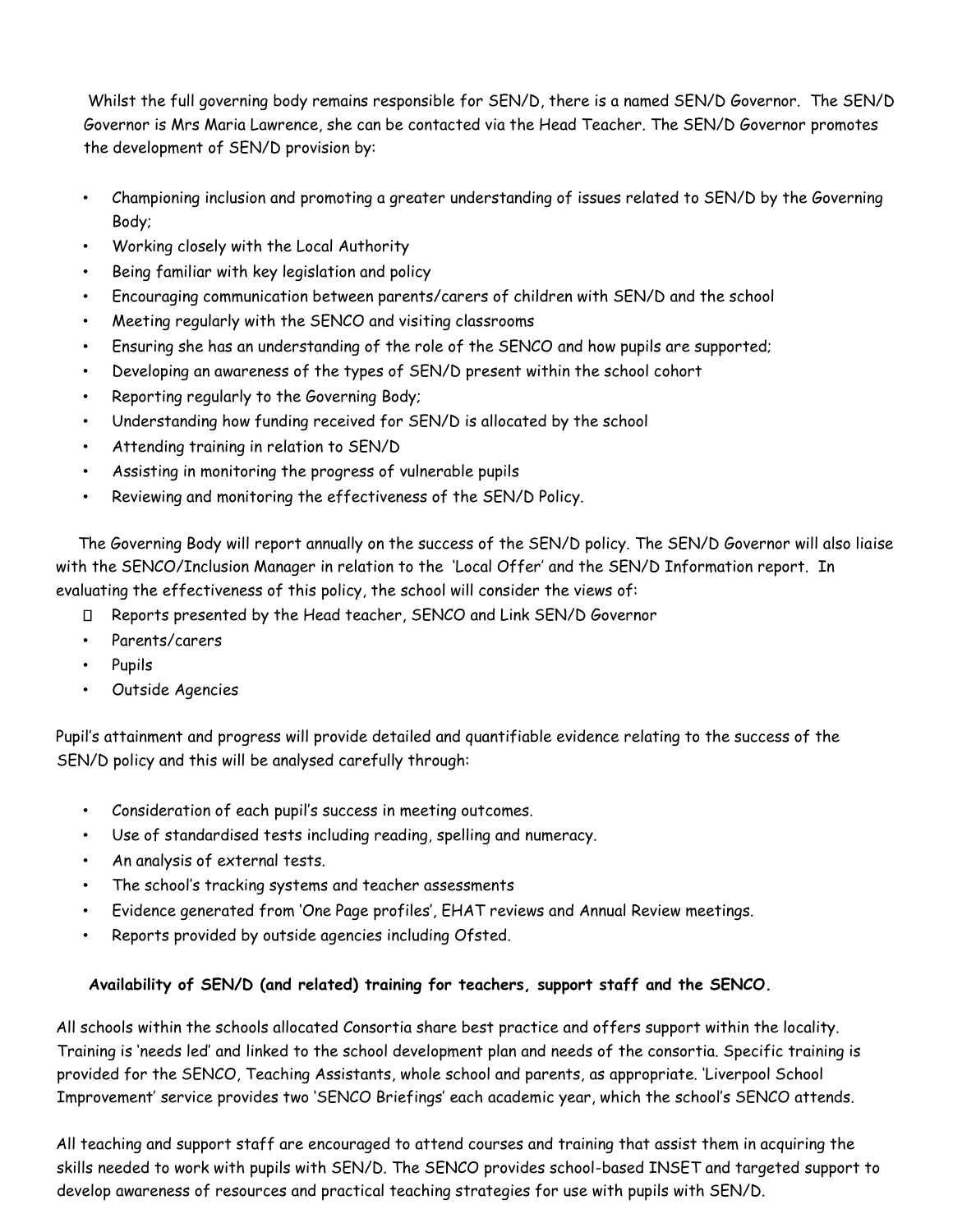A needs analysis to determine INSET requirements of staff (including Governors) in the area of SEN/D is conducted regularly. The School's INSET needs are included in the School Development Plan (SEN/D Action Plan) and the outcomes and impact of these will be detailed in the SEN/D Information report.

## **Funding of SEN/D provision.**

The notional SEN/D budget is for school leaders to use in ways considered most appropriate in improving outcomes for pupils. It can for example be aligned with other funding (e.g. Pupil Premium) to optimise impact. The SENCO/Inclusion Manager along with other key staff in the school has a key role in determining how this budget is used, for example to provide interventions and targeted support.

The school budget allocation for SEN/D is discussed in the SEN/D information report. The Governing Body oversees this expenditure and therefore ensures resources are directed to support appropriate SEN/D provision as outlined in this policy.

The school allocates SEN/D funding in the following ways:

- Learning Support Teachers and Teaching Assistants.
- Training for all Teachers and Teaching Assistants so that they can meet pupils' needs more effectively.
- Identified resources to support individual and groups of children.
- ICT resources.
- Traded time from 'Outside Support Agencies'.
- Funding for 'Play Therapy' specialist (consortia initiative)
- Disabled toilet facilities.

### **Supporting pupils with medical conditions;**

As stated in the 'Code of Practice', 'The Children and Families Act 2014' places a duty on maintained schools and Academies to make arrangements to support pupils with medical conditions.......'

At St Cecilia's Catholic Infant and Nursery School staff work closely with parents and carers to support children with identified medical conditions. Relevant training is undertaken by key staff to ensure needs are met. The school also works closely with their assigned school nurse when writing and reviewing 'Individual School Based health Plans'. See policy for 'Supporting *Pupils with Medical Conditions'* on the school website or by contacting the school SENCO

**How St Cecilia's Catholic Infant and Nursery School approaches its statutory duties in terms of increasing its accessibility over time;** 

See the school's current 'Accessibility Plan' and 'Disability Equality Scheme'.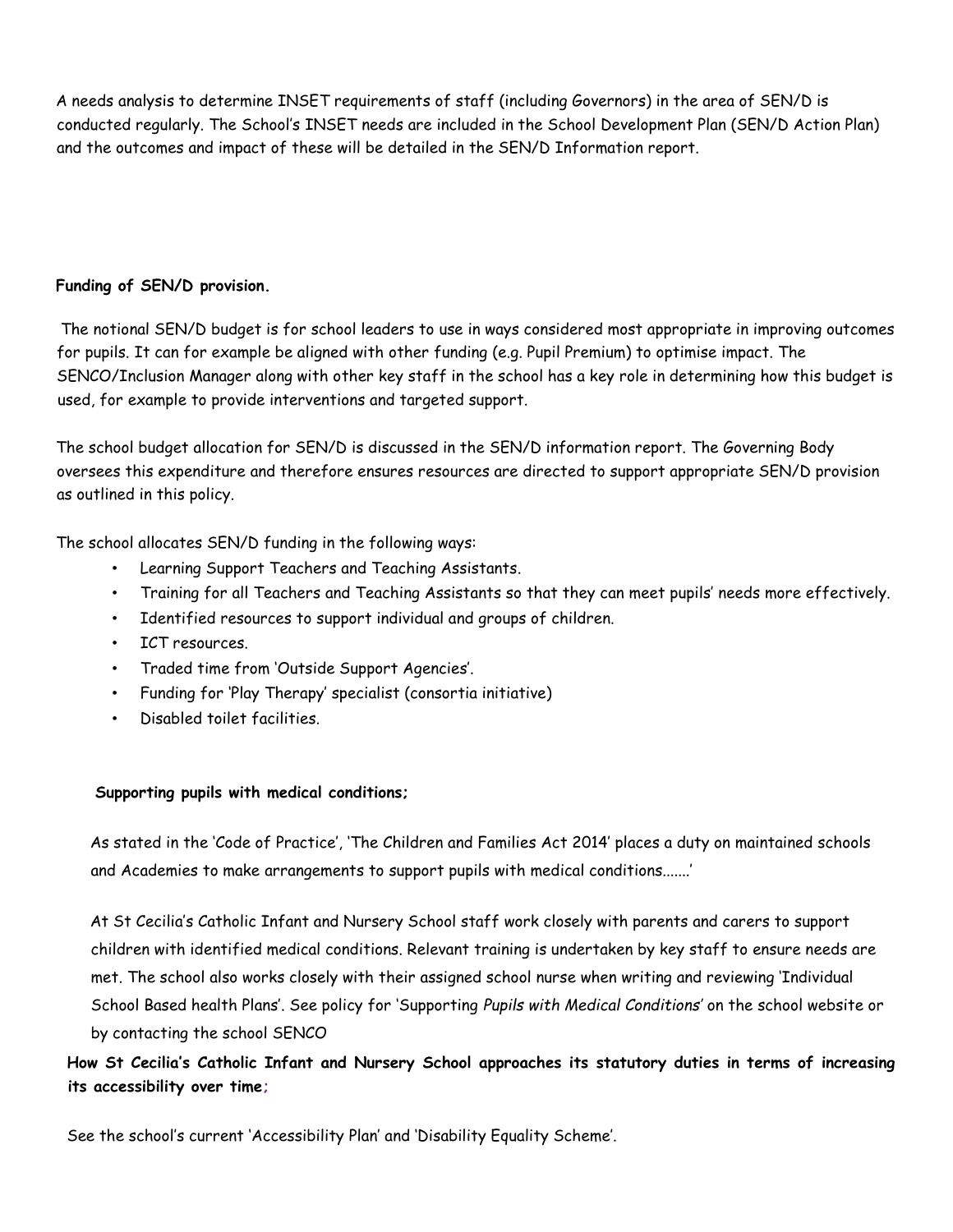All pupils have access to a broad and balanced curriculum differentiated to enable all pupils to understand the relevance and importance of an appropriate education. This promotes self- esteem and confidence that will lead to pupils making relevant progress that is closely monitored.

Teachers use a wide range of strategies to meet pupil's special educational needs. Lessons have clear learning objectives and success criteria, are differentiated appropriately and assessed to inform the next stage of learning.

The school's Learning and Teaching Policy promotes best practice towards students with SEN/D.

Provision Mapping features significantly in the SEN/D provision provided by the school. Intervention and Focused Provision groups have identified outcomes to ensure that all pupils experience success.

Following The Equality Act 2010 it states that education providers must also make 'reasonable adjustments' to ensure that disabled students aren't discriminated against. Making reasonable adjustments could include:

- changes to practices or procedures
- changes to physical features
- changes to how learners are assessed
- providing extra support and aids

Relevant information is shared with parents/carers of pupils on Special Needs and/or Disability, including pupils who have an Education Health and Care Plan (EHC Plan). They receive regular details on the agencies involved with their child's education and are signposted according to their child's needs. Key information is also shared within the school to ensure teachers are up to date with developments.

### **Complaints from parents/carers of pupils with SEN/D about SEN/D provision.**

Any complaints should first be raised with the SENCO, then if necessary with the Head teacher and finally, if unresolved, with the SEN/D Governor. All complaints follow the school's complaints procedure.

When managing parental/carer complaints related to SEN/D (any of the following may apply)

- Meetings with the parents/carers are arranged, perhaps involving a mediator such as the 'Information, Advice and Support Service' (Parent Partnership).
- Key issues are identified including where there is disagreement.
- Discussions should take place with the SENCO
- Reports provided by outside agencies should be considered
- Outcomes are reviewed examining what progress the pupil has made. Any behaviour logs should ensure strategies are included and shared with parents/carers.

### **Who is responsible for what**;

Whilst the full governing body remains responsible for SEN/D, we acknowledge that the Head Teacher and SENCO shares responsibility with the rest of the staff within the school to support all children with SEN/D.

The Governing Body will report annually on the success of this policy under the statements listed in 'The aims and objectives of this policy'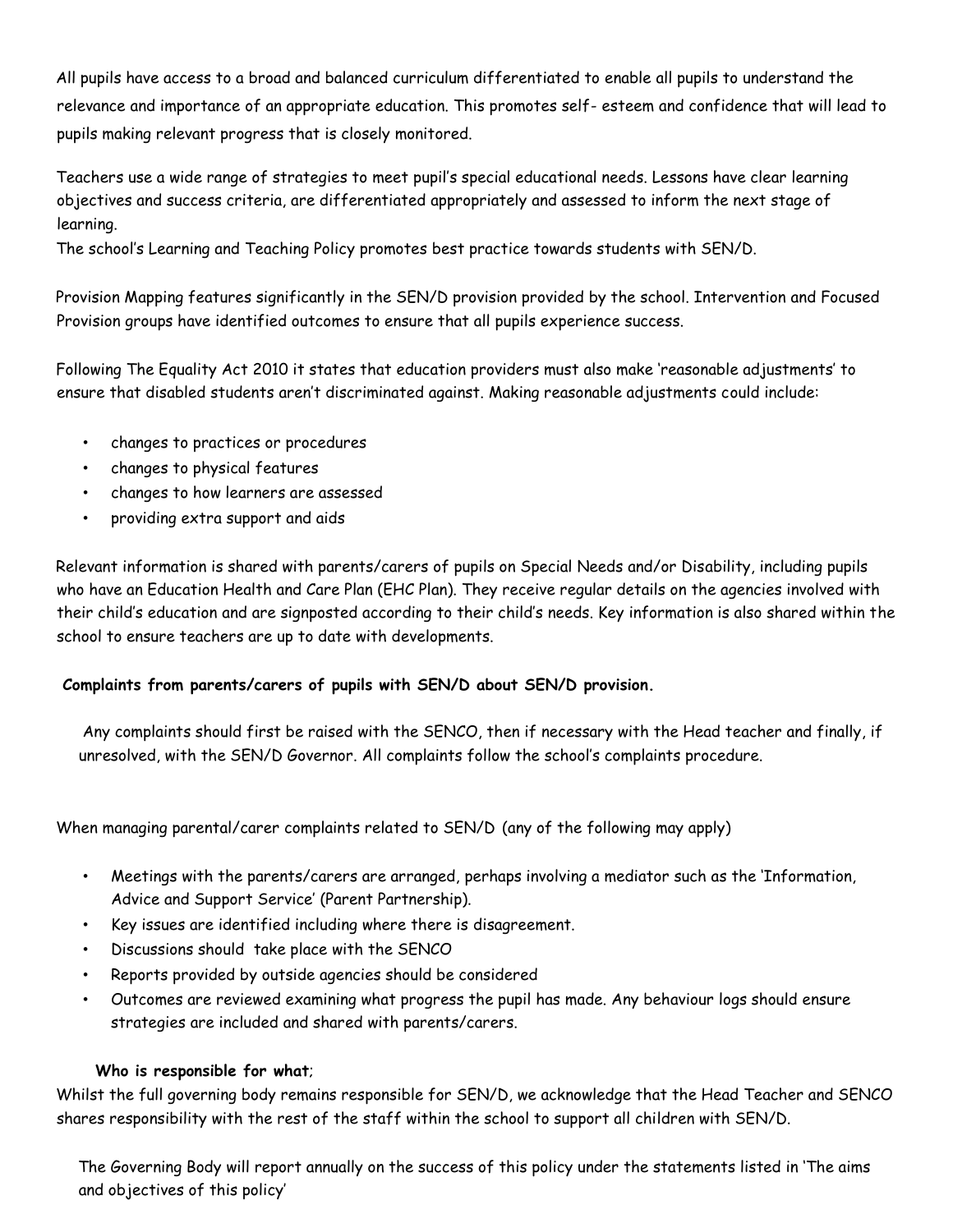In evaluating the effectiveness of this policy, the school will consider; Findings of the SEN/D information report including its Local Offer.

- Reports presented by the Head teacher, SENCO and Link SEN Governor
- Parents/carers
- Pupils
- Outside Agencies with evidence of joined together working.
- Pupil's attainment and progress will provide detailed and quantifiable evidence relating to the success of the SEND policy and this will be analysed carefully through:
- Consideration of each pupil's success in meeting their agreed outcomes.
- Use of standardised tests including reading, spelling and numeracy.
- An analysis of external tests.
- The school's tracking systems and teacher assessments
- Evidence generated from Provision Mapping and related interventions and person-centred planning reviews from Education, Health and Care plans and EHATs.
- Reports provided by outside agencies including Ofsted.

# **The role of the SENCO**

# **The role of the SENCO involves;**

- Ensuring all practitioners in the setting understand their responsibilities to children with SEN/D and the setting's approach to identifying and meeting SEN/D needs. Advising and supporting colleagues
- Ensuring parents are closely involved throughout and that their insights inform action taken by the setting, and
- Liaising with professionals or agencies beyond the setting
- The SENCO has day-to-day responsibility for the operation of the SEN/D policy and co-ordination of specific provision made to support individual pupils with SEN/D, including those who have EHC plans.
- Overseeing the day-to-day operation of the school's SEN /D policy and updating it, annually and overseeing and updating the school's SEND information report in line with statutory guidelines.
- Coordinating provision for children with SEN/D
- Liaising with the relevant Designated Teacher, where a looked after pupil has SEN/D
- Advising on the graduated approach to providing SEN/D support
- Advising on the deployment of the school's delegated budget and other resources to meet pupils' needs effectively
- Liaising with parents of pupils with SEN/D
- Liaising with early years providers, other schools, educational psychologists, health and social care professionals, and independent or voluntary bodies
- Being a key point of contact with external agencies, especially the Local Authority and its support services
- Liaising with potential next providers of education to ensure a pupil and their parents are informed about options and a smooth transition is planned
- Working with the Headteacher and school governors to ensure that the school meets its responsibilities under the Equality Act (2010) with regard to reasonable adjustments and access arrangements
- Ensuring that the school keeps the records of all pupils with SEN/D up to date Monitor and support a graduated approach of Assess, Plan, Do and Review.
- To ensure that resources and support are allocated and maintained to all those individual pupils who may need additional provision of support staff in our schools including Teaching Assistants, Learning Mentors, Behaviour Support Staff and others.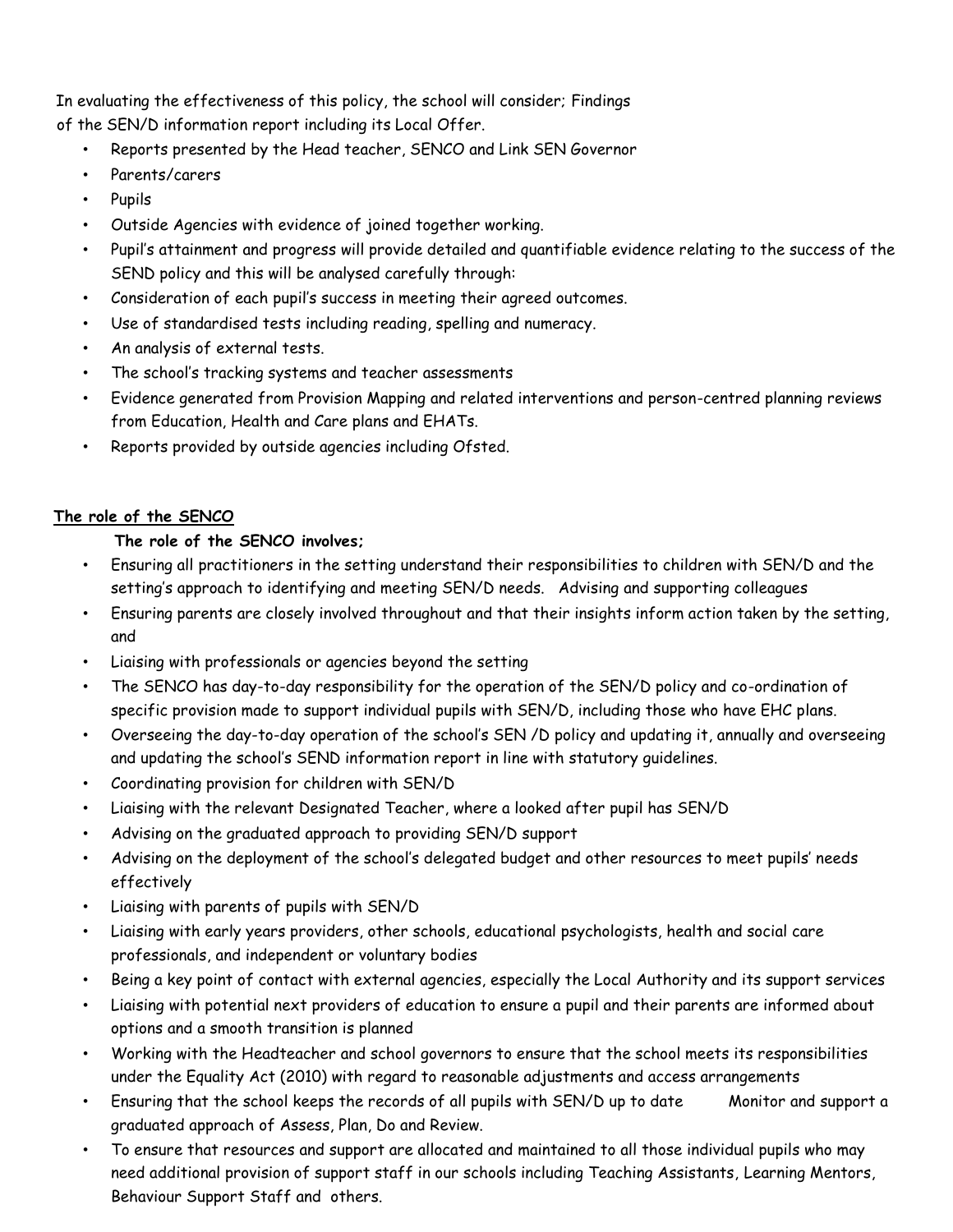- Ensuring that the school keeps the records of all pupils with SEN/D up to date Monitor and support a graduated approach of Assess, Plan, Do and Review.
- To ensure that resources and support are allocated and maintained to all those individual pupils who may need additional provision of support staff in our schools including Teaching Assistants, Learning Mentors, Behaviour Support Staff and others.
- Review the work of other adults regularly. In reviewing pupil progress and tracking achievement, SENCOs  $\bullet$ should review targeted support on a regular basis.
- Be actively involved with the analysis and interpretation of data for the whole school; in the planning and intervention of those pupils not making expected progress and planning appropriate interventions.
- Liaising with potential next providers of education to ensure a pupil and their parents are informed about ٠ options and a smooth transition is planned.
- Working with the Headteacher and school governors to ensure that the school meets its responsibilities ٠ under the Equality Act (2010) with regard to reasonable adjustments and access arrangements
- $\bullet$  . Ensuring that the school keeps the records of all pupils with SEN/D up to date, for example, participation of pupils in clubs and activities.

In line with good practice reference to children with SEND is included in all our policies.

| Mrs. S. MacGregor - SENCO                 |
|-------------------------------------------|
| Reviewed: Autumn Term 2021                |
| Signed: 1000 LaweCL - Mrs. Maria Lawrence |
| Role: Chair of Governors/SEN/D Governor   |
| Date: $24/1/21$                           |
| Next Review date: Autumn 2022             |
|                                           |

Signed:

Role: